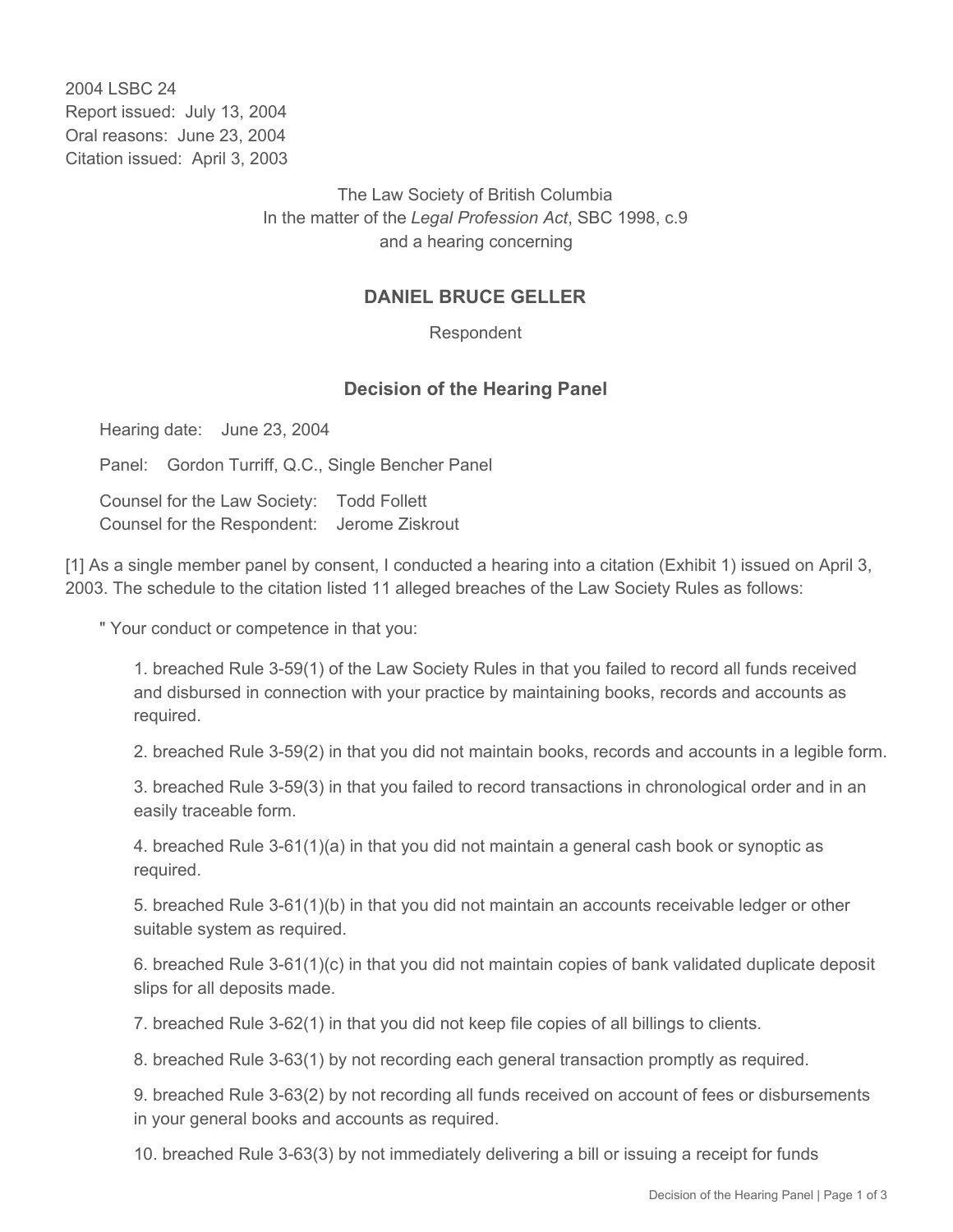received under Rule 3-63(2).

11. breached Rule 3-64 by not adding and balancing your general cash book and synoptic journal at least monthly."

[2] Counsel for the Law Society did not seek an adverse determination of any count other than the counts numbered 2, 4, 5 and 6 because the counts for which no adverse determination was sought either overlapped the others or because the alleged breaches could not be proved, exculpatory information having come to light after the issuance of the citation. In the circumstances, pursuant to section38(4) of the *Legal Profession Act*, S.B.C. 1998, c. 9, I dismissed counts 1, 3, 7, 8, 9, 10 and 11.

[3] The Respondent admitted that the breaches alleged in counts 2, 4, 5 and 6 had been proved. Particulars of the admitted breaches are recorded in an Agreed Statement of Facts (Exhibit 2) which I reproduce here:

" 1. Mr. Daniel Geller was called to the bar of the Province of British Columbia on May 15th, 1974.

2. An audit was ordered under Rule 4-43 on June 13th, 2002 of Mr. Geller's books, records and accounts. A copy of this Audit Order is attached to this Agreed Statement of Facts. Attachment 1.

3. Rosanne Terhart, then of the Law Society staff, was assigned to perform the audit of Mr. Geller.

4. Ms. Terhart began her audit on October 8th, 2002. The period of her audit examination was October 1st, 2000 to September 30th, 2002.

5. During the period October 1st, 2000 to September 30th, 2002, Mr. Geller was a sole practitioner practising out of an office in his home in West Vancouver.

6. A copy of the Curriculum Vitae of Rosanne Terhart is Attachment 2.

7. Ms. Terhart has been permitted to give opinion evidence regarding audits she performed at two Law Society hearings concerning Peter Hammond.

8. It is agreed that Ms. Terhart has the qualifications necessary to be permitted to give opinion evidence before this Tribunal in the area of compliance with Law Society Rules, Part 3, Division 7, which govern Accounting.

9. In her examination of the books, records and accounts produced to her by Mr. Geller, Ms. Terhart noted certain deficiencies in those books, records and accounts.

10. A copy of the narrative portion of Ms. Terhart's audit report of March 1st, 2004 is Attachment 3. Any reference to client names has been deleted from this attachment.

11. Some of the apparent deficiencies were shown not to be flaws in Mr. Geller's books, records and account upon production of further records by Mr. Geller to Ms. Terhart.

12. Mr. Geller admits to the following breaches of Part 3, Division 7, Law Society Rules during the period October 1, 2000 to September 30, 2002:

a) he failed to maintain a general cash book or synoptic as required by Rule  $3-61(1)(a)$ ;

b) he failed to maintain a complete Accounts Receivable ledger or other suitable system as required by Rule 3-61(1)(b);

c) he failed to maintain copies of bank validated deposit slips for all deposits made as required by Rule 3-61(1)(c);